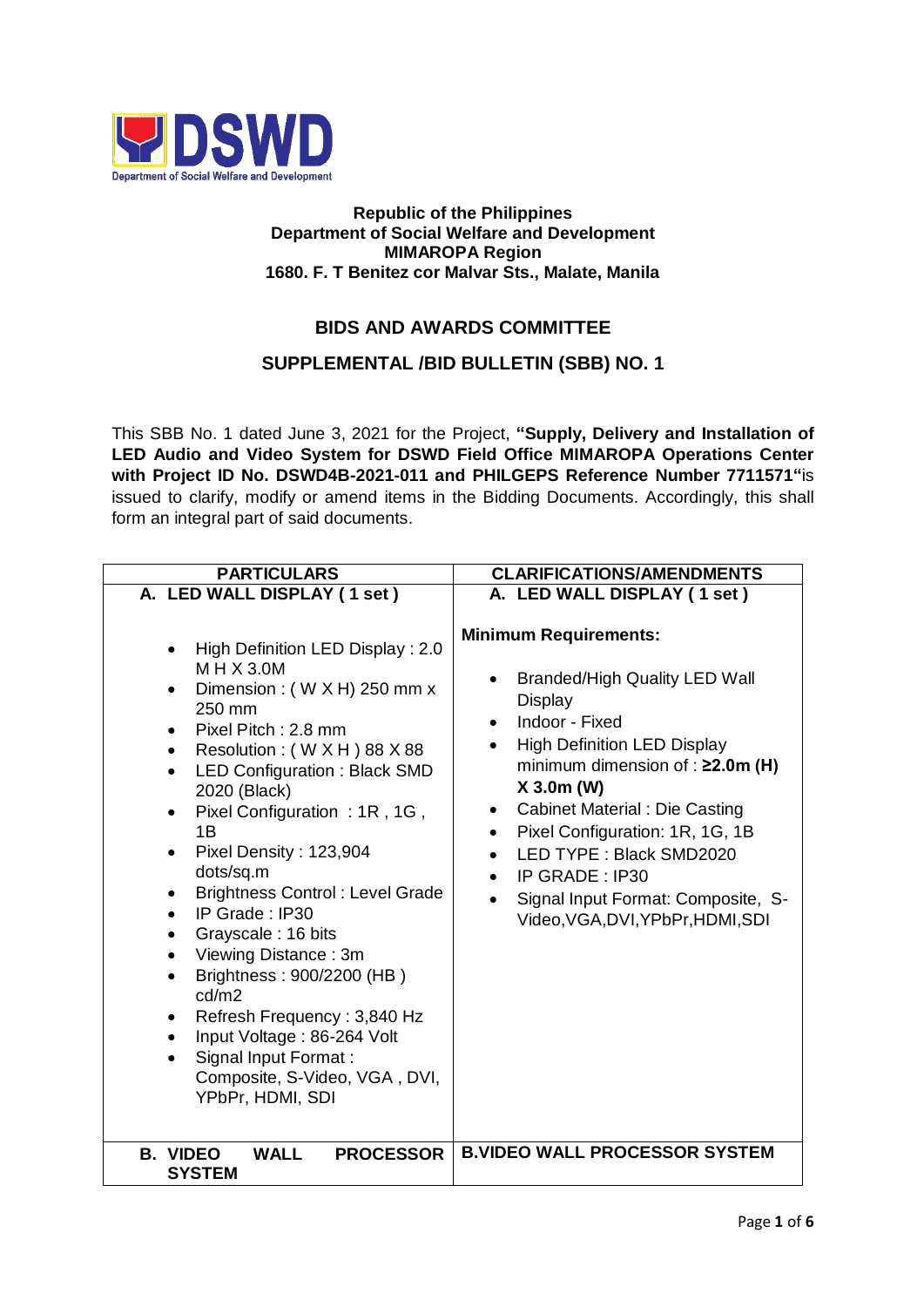|                                                                                                                                                                                                                                                                                                                                                                                                                                                                                                                                                                                                                                                                                                                                                                                                                                                                                                                                                                                                                                                                                                                                                                                                                                            | <b>Minimum Requirements:</b>                                                                                                                                                                                                                                                                                                                                                                                                                                                                                                                                                                                                                                                                                                                                                                                                                                                                                                                     |
|--------------------------------------------------------------------------------------------------------------------------------------------------------------------------------------------------------------------------------------------------------------------------------------------------------------------------------------------------------------------------------------------------------------------------------------------------------------------------------------------------------------------------------------------------------------------------------------------------------------------------------------------------------------------------------------------------------------------------------------------------------------------------------------------------------------------------------------------------------------------------------------------------------------------------------------------------------------------------------------------------------------------------------------------------------------------------------------------------------------------------------------------------------------------------------------------------------------------------------------------|--------------------------------------------------------------------------------------------------------------------------------------------------------------------------------------------------------------------------------------------------------------------------------------------------------------------------------------------------------------------------------------------------------------------------------------------------------------------------------------------------------------------------------------------------------------------------------------------------------------------------------------------------------------------------------------------------------------------------------------------------------------------------------------------------------------------------------------------------------------------------------------------------------------------------------------------------|
| 3U Chassis, up to 5x input<br>$\bullet$<br>cards, 2X output cards<br>4 Channels HDMI input card<br>4 Channels HDMI output card<br>٠<br><b>Network Previewing Card</b><br>٠<br>USB 2.0 CAT 5 extender<br>$\bullet$<br>10m High Speed HDMI Cable<br>$\bullet$<br>with Ethernet<br>17 computer with High Graphics<br>٠<br>Card<br>Modular input and output cards<br>$\bullet$<br><b>Supports</b><br>input<br>resources<br>$\bullet$<br>content preview real time status<br>monitoring, specified user<br>access<br>Multiple control options web-<br>٠<br>based control for PC and free<br>App for i0S devices<br>Display notifications, emerging<br>$\bullet$<br>slogan<br>without<br>news<br>or<br>requirement of third party CMS.<br>Text font, color and scrolling<br>speed support, self-define<br>at<br>user's discretion<br>Support upload local file<br>to<br>٠<br>deliver high resolution<br>base<br>image on video wall<br>Capable to accept IP streaming<br>$\bullet$<br>feed from camera and deliver<br>the content to video wall without<br>requirement<br>of<br>third<br>party<br>decoders<br>Display 4x window, 4x layers on<br>each display each window is<br>capable of zooming, roaming<br>overly and PIP on the video wall. | <b>Branded/High Quality Video Wall</b><br>$\bullet$<br>Processor System<br>$Size \geq 3U$<br>Must have at least 2 Channels<br><b>HDMI</b> Input card<br>Must have at least 2 Channels<br>٠<br><b>HDMI</b> Output card<br>Scrolling text to show news,<br>٠<br>notifications, or slogan;<br>Multiple control options web-based<br>control for PC<br>Capable to accept IP streaming feed<br>$\bullet$<br>from camera and deliver the content<br>to video wall<br>$\bullet$<br>Support upload local file to deliver<br>high resolution base image on video<br>wall<br>$\bullet$<br>Bundled with $\geq$ <b>i7 Desktop</b><br>computer with a dedicated Video<br><b>Graphics Card. Latest Stable</b><br>ProprietaryOS64-bit (Windows 10<br>Pro), Latest Stable Proprietary<br><b>Corporate Application Perpetual</b><br>License (Ms Office 2019), Capacity<br>of at least 8Gb DDR4, Display<br>Monitor at least 21.5" LED, Hard<br>Drive at least 1TB |
| C. AUDIO<br><b>DISCUSSION</b><br><b>AND</b>                                                                                                                                                                                                                                                                                                                                                                                                                                                                                                                                                                                                                                                                                                                                                                                                                                                                                                                                                                                                                                                                                                                                                                                                | C. AUDIO AND DISCUSSION SYSTEM (1                                                                                                                                                                                                                                                                                                                                                                                                                                                                                                                                                                                                                                                                                                                                                                                                                                                                                                                |
| SYSTEM (1 SET)                                                                                                                                                                                                                                                                                                                                                                                                                                                                                                                                                                                                                                                                                                                                                                                                                                                                                                                                                                                                                                                                                                                                                                                                                             | SET)                                                                                                                                                                                                                                                                                                                                                                                                                                                                                                                                                                                                                                                                                                                                                                                                                                                                                                                                             |
| unit of Mixer Amplifier<br>Series: 240 W (rms) 495 W<br>loading<br>total<br>power<br>$110V/220V/8\Omega$ , zone selector<br>$(x 5)$ , all call $(x 1)$ , 5<br>channels<br>4 units 6.5 " Two way ABD<br>Pendant -ball ceiling speaker<br>(15W Transfer) suspensory,<br>cable length 2M. Rated input                                                                                                                                                                                                                                                                                                                                                                                                                                                                                                                                                                                                                                                                                                                                                                                                                                                                                                                                         | <b>Minimum Requirements:</b><br><b>Branded/High Quality Mixer Amplifier</b><br>with rated output of at least 240 W<br>Microphones (Wired) – 1 Unit<br>Chairman Unit + 9 Units Delegate<br>Units (Table Top) with Precise Voice<br>Activation.<br>Microphones (Wireless) - 5 Units<br>with Complete Accessories<br>Signal Input of not less than: MIC x                                                                                                                                                                                                                                                                                                                                                                                                                                                                                                                                                                                           |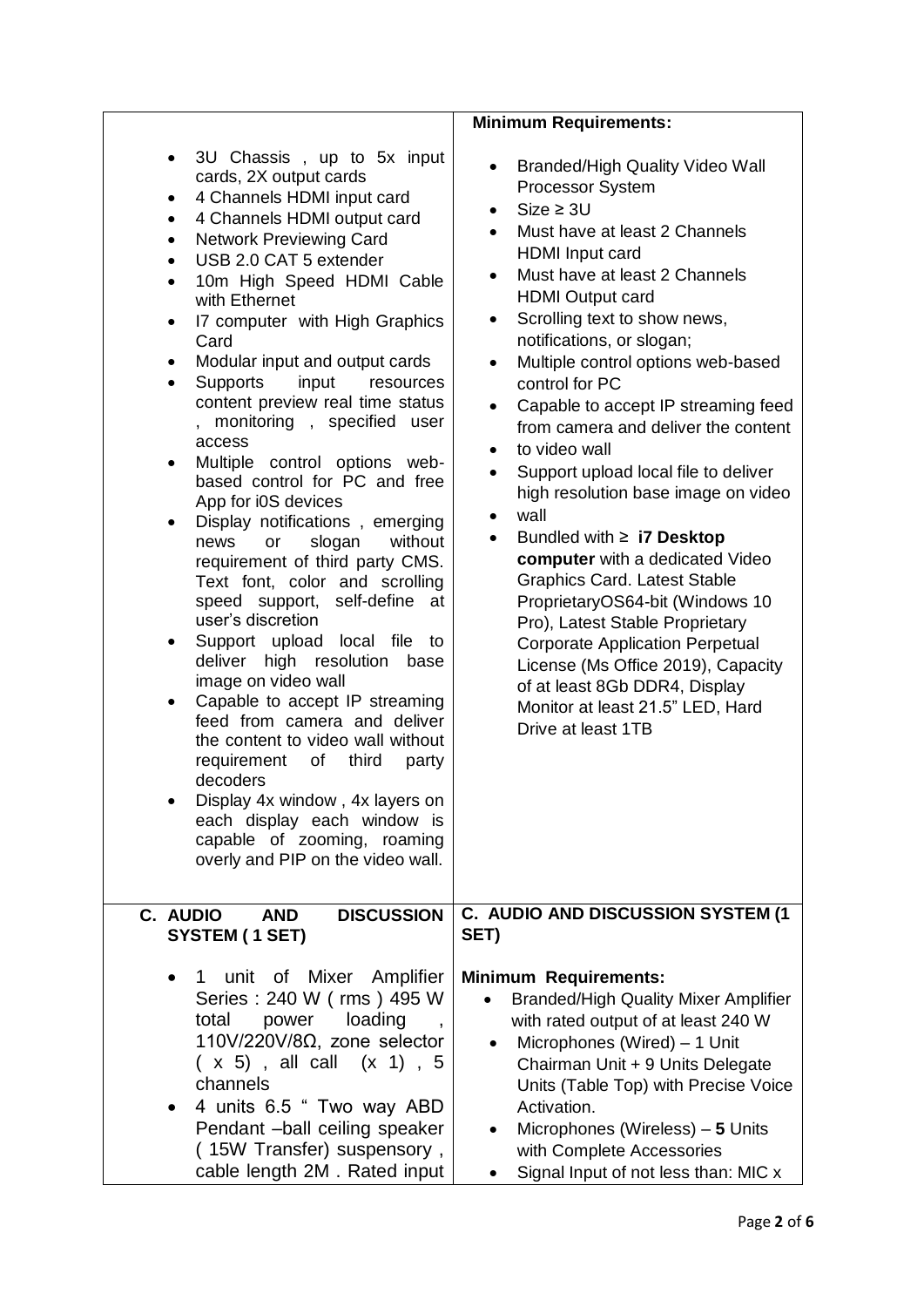| : 35W                                                                                                                                                                                                                                                                                                                                                                                                                                                                                                                                                                                                                                                                                                                                                                                                                                           | 4 sets, AUX x 4 sets                                                                                                                                                                                                                                                                                                                                                                                                                                                                                                                                                                |
|-------------------------------------------------------------------------------------------------------------------------------------------------------------------------------------------------------------------------------------------------------------------------------------------------------------------------------------------------------------------------------------------------------------------------------------------------------------------------------------------------------------------------------------------------------------------------------------------------------------------------------------------------------------------------------------------------------------------------------------------------------------------------------------------------------------------------------------------------|-------------------------------------------------------------------------------------------------------------------------------------------------------------------------------------------------------------------------------------------------------------------------------------------------------------------------------------------------------------------------------------------------------------------------------------------------------------------------------------------------------------------------------------------------------------------------------------|
| 1 unit of Main Control Unit;<br>Cabinet-type unit that works<br>with series microphones<br>1 unit of Series Chairman<br>Unit; Tabletop unit with OLED<br>display showing the operation<br>mode and ID number of the<br>unit and chairman speaking<br>mode setting. Has precise<br>voice activation<br>9 units of Series Delegate<br>$\bullet$<br>unit; Table -top unit with<br>OLED display showing<br>the<br>operation<br>mode<br>and<br>ID<br>number of the unit . Has<br>precise voice-activation<br>DIN Type, 43 cm single neck<br>$\bullet$<br>microphone<br>4 ports, RJ jack, Circuit<br>distributor<br>STP/FTP Cat5e cable 20m<br>$\bullet$<br>STP/FTP Cat5e cable 20m                                                                                                                                                                   | Connects to external AV equipment<br>$\bullet$<br>or any Videoconferencing System<br>Includes 4 units of wall mounted or<br>$\bullet$<br>ceiling mounted speakers (TYPE<br>$=$ ABS with RATED INPUT $\geq 25$<br>Watts)                                                                                                                                                                                                                                                                                                                                                             |
| D. CAMERA                                                                                                                                                                                                                                                                                                                                                                                                                                                                                                                                                                                                                                                                                                                                                                                                                                       | <b>D.CAMERA</b>                                                                                                                                                                                                                                                                                                                                                                                                                                                                                                                                                                     |
| Camera, USB 3.0 Video Output<br>interface<br>with<br>Compatible<br>Windows,<br>Linux, MAC, OSX, Chrome OS<br>12X optical zoom, full HD 1080<br>$\bullet$<br>high definition signal output<br>format with a high frame rate of<br>60fps<br>Horizontal viewing angle :70°<br>Recording and Streaming CCU<br>٠<br>4 Channel FHD 1080p 60 FPS<br>$\bullet$<br>video inputs : IP streaming or<br><b>HDMI</b><br>2 Channel HDMI outputs : Multi<br>$\bullet$<br>view<br>quad<br>view<br>or<br><b>PGM</b><br>(programmed video)<br>Supports TSMP, HLS, RSTP<br>$\bullet$<br>TS<br>and<br>protocols<br>for<br>broadcasting videos online<br>Allows text and image overlay<br>٠<br>Equipped with Web Ui<br>With built-in 1 TB hard disk and<br>$\bullet$<br>NAS for data saving<br><b>Redishow Wireless Presentation</b><br>Gateway System, iRedi Series | <b>Minimum Requirements:</b><br>• Supports: 1080p,900p,720p, and most<br>SD resolutions at 30fps-1080p, 720p at<br>30fps and 60fps.<br>· Smooth motorized pan, tilt and zoom.<br>• At least 12X Optical or HD Zoom<br>• Compatible with Windows 10,<br>MacOSX10.10 or higher<br>• Connectivity: USB 3.0, HDMI With<br><b>Preset Modes</b><br>• Compatible with all applications<br>available such as but not limited to<br>Skype, Meet, Hangouts, Zoom, Webex,<br>Lync etc.<br>• Should be able to autofocus on the<br>person who is speaking during video<br>conferencing/meetings |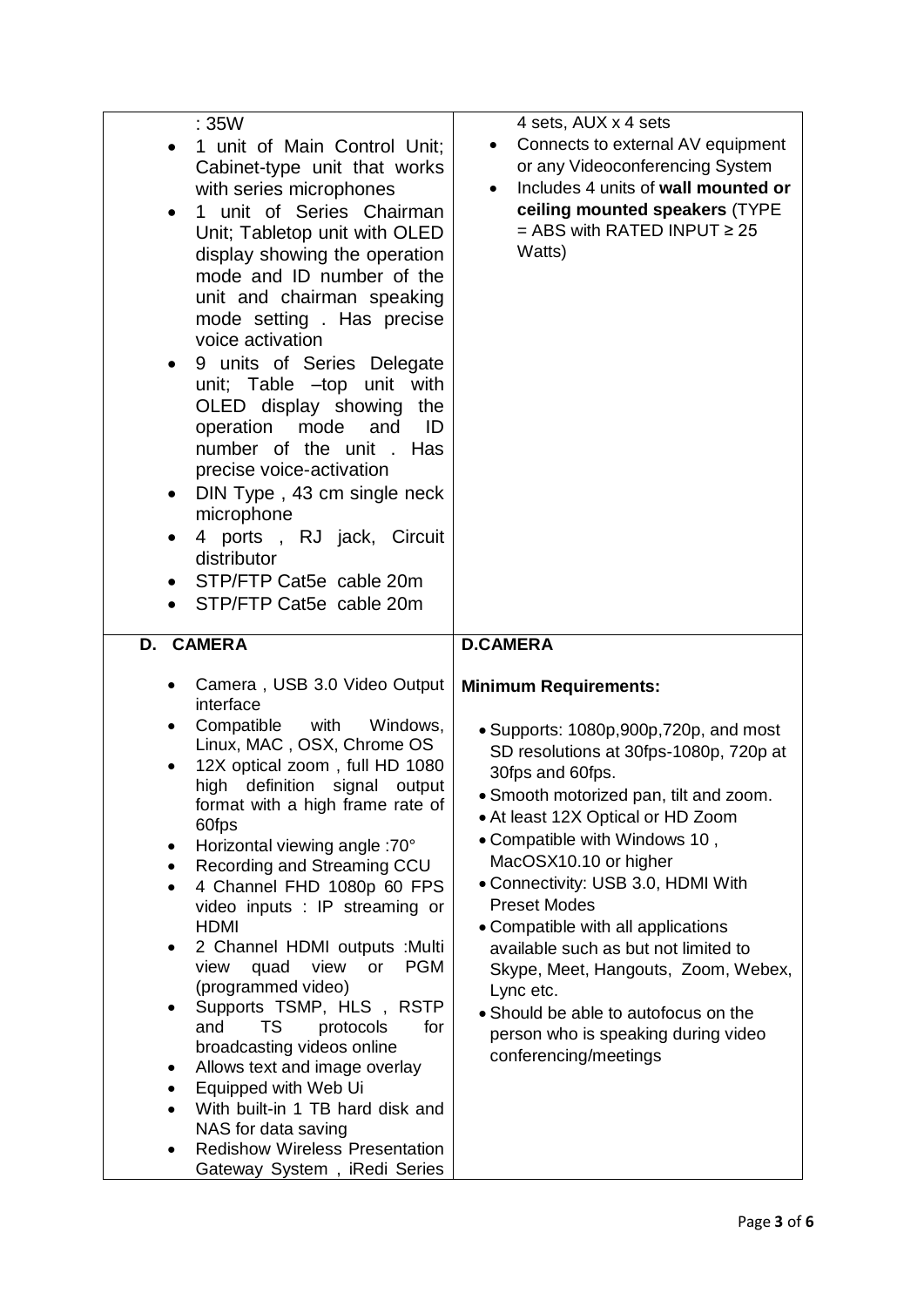| with 1 Presentation Dongle<br>HDMI Cable, High Speed with<br>$\bullet$<br><b>Ethernet</b><br>USB 2.0 Cat5 Extender up to<br>$\bullet$<br>60 <sub>m</sub><br>Should be able to autofocus on<br>the person who is speaking<br>during<br>video<br>conferencing<br>/meetings                                                                                                                           |                                                                                                                                                                                                                                                                                                                                                                                                                                                                                                                                                                                                                                                                                                                                                                                                                               |
|----------------------------------------------------------------------------------------------------------------------------------------------------------------------------------------------------------------------------------------------------------------------------------------------------------------------------------------------------------------------------------------------------|-------------------------------------------------------------------------------------------------------------------------------------------------------------------------------------------------------------------------------------------------------------------------------------------------------------------------------------------------------------------------------------------------------------------------------------------------------------------------------------------------------------------------------------------------------------------------------------------------------------------------------------------------------------------------------------------------------------------------------------------------------------------------------------------------------------------------------|
|                                                                                                                                                                                                                                                                                                                                                                                                    | E. ADDITIONAL EQUIPMENT &<br><b>FURNITURES</b><br>16 TB 4-Bay Network Attached<br>Storage (NAS) RAID 0, 1, 5, 10 or<br><b>JBOD</b><br>Provide Modern Type Wooden<br>Conference Table and Chairs Set (10<br>Conference Chairs)<br><b>Specifications of Conference Table:</b><br>Can accommodate 12-16 persons<br>٠                                                                                                                                                                                                                                                                                                                                                                                                                                                                                                             |
| <b>E. ADDITIONAL REQUIREMENTS</b><br>The audio discussion system<br>and camera should be able to<br>integrate with the video wall<br>controller<br>The audio discussion system,<br>٠<br>wall<br>controller<br>video<br>and<br>camera should be compatible<br>with Google Meet /hang outs<br>and Skype, MS Teams, Cisco,<br>Zoom for business<br>Network Access Storage 16TB (<br>$\bullet$<br>NAS) | Can be assembled in Oblong Size<br>٠<br>With 6 rectangle tables to be<br>$\bullet$<br>assembled<br>Size: at least 1600 mm L x 750 mm<br>$D \times 750$ mm H<br>With 2 rectangle tables Size : at<br>least 1000 mm L x 750 mm D x 750<br>mm H<br>With 4 corner tables Size: at least<br>880 mm L X 880 mm D X 750 mm H<br>With Side Finish Size: 760 mm L x<br>$\bullet$<br>40mm D x 755 mm H<br>With smart wire cable system<br>management<br>With outlet duct on the side sheet<br>$\bullet$<br>organizes lines between tables<br>Can use laptop and telephone<br>$\bullet$<br>etc., by attaching individual socket<br>inside the table work surface<br>Color: Light Brown, Brown, Wenge,<br>$\bullet$<br>Wood Veneers or any shades of<br>brown<br>Reinforced melamine faced<br><b>Specifications of Conference Chairs:</b> |
|                                                                                                                                                                                                                                                                                                                                                                                                    | 10 pcs Conference Chairs<br>Color: Black<br>Size: at least 600mm Lx 680 mm D                                                                                                                                                                                                                                                                                                                                                                                                                                                                                                                                                                                                                                                                                                                                                  |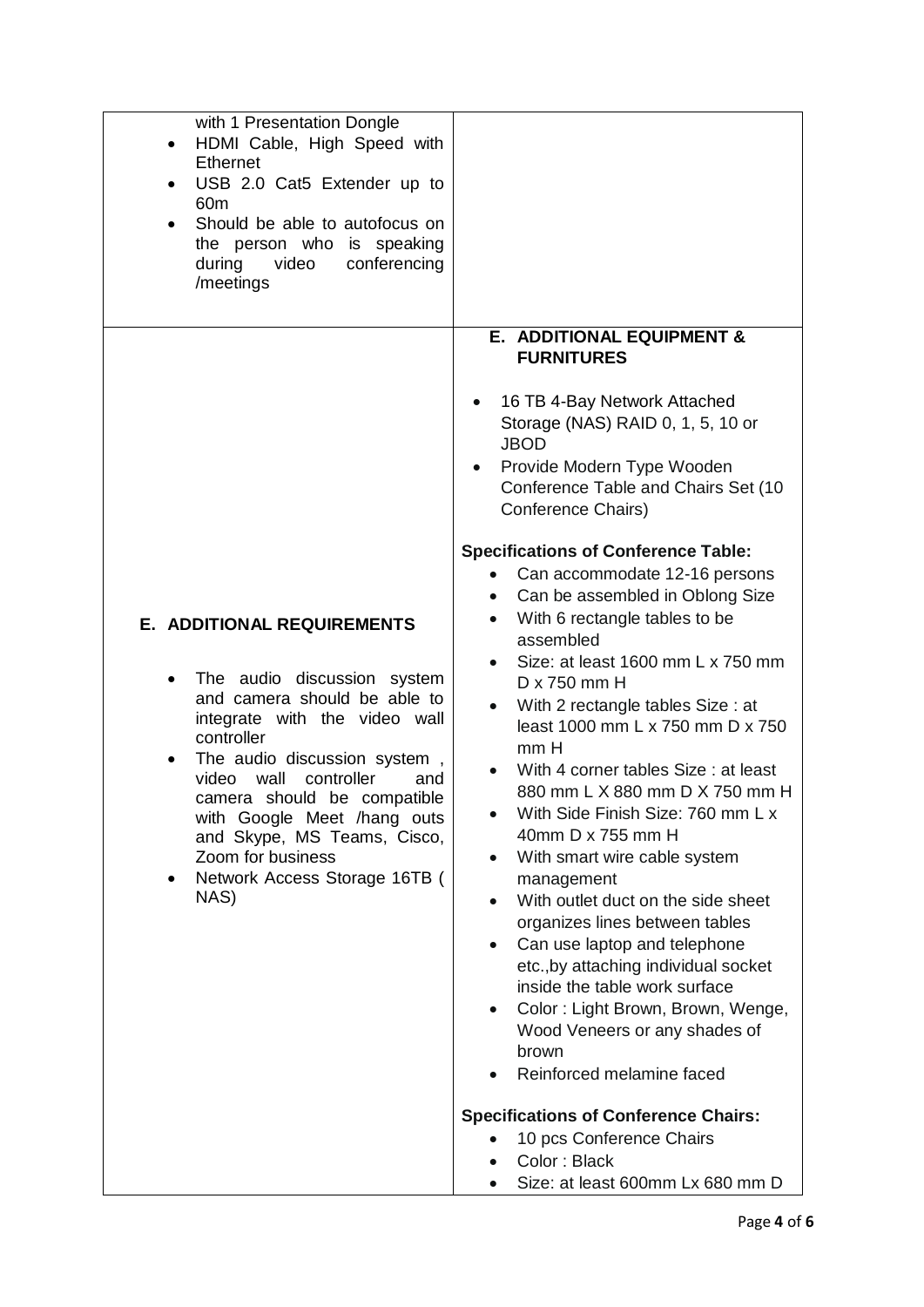|                                                                                                                                                                                                                                                                                                                                                                                                                                                                                                                                                                                                        | x 1260mm H<br>High Back (Die Casting Base)<br>With headrest adjustment<br>$\bullet$<br>Injection molded plastic armrest<br>$\bullet$<br>Polished aluminum base<br>$\bullet$<br>Backrest angle adjustment and<br>fixing: 5 steps<br>Synchronized tilting mechanism                                                                                                                                                                                                                                                   |
|--------------------------------------------------------------------------------------------------------------------------------------------------------------------------------------------------------------------------------------------------------------------------------------------------------------------------------------------------------------------------------------------------------------------------------------------------------------------------------------------------------------------------------------------------------------------------------------------------------|---------------------------------------------------------------------------------------------------------------------------------------------------------------------------------------------------------------------------------------------------------------------------------------------------------------------------------------------------------------------------------------------------------------------------------------------------------------------------------------------------------------------|
| <b>F. GENERAL SERVICES</b>                                                                                                                                                                                                                                                                                                                                                                                                                                                                                                                                                                             | <b>F. GENERAL SERVICES</b>                                                                                                                                                                                                                                                                                                                                                                                                                                                                                          |
| Includes<br>mobilization<br>$\bullet$<br>/demobilization, O & manual,<br>engineering supervision, testing<br>and commissioning.<br>Installation, cabling, cable<br>$\bullet$<br>pulling , connectors, labor and<br>installation materials<br><b>Includes</b><br>pipes<br>٠<br>hangers/supports<br>junction<br>$\mathbf{r}$<br>bopxes, screws, nuts, bolts,<br>end -connectors<br>and other<br>hardware materials . Includes<br>labor such as masonry and<br>drilling works<br>Conduct a hands on training for<br>٠<br>2 -3 days upon completion of the<br>project to selected IT personnel<br>of DSWD. | Includes mobilization/demobilization,<br>O&M manual, engineering<br>supervision, testing and<br>commissioning.<br>Installation, cabling, cable pulling,<br>$\bullet$<br>connectors, labor and installation<br>materials                                                                                                                                                                                                                                                                                             |
| G.<br>QUALIFICATIONS OF SERVICE<br><b>PROVIDER</b>                                                                                                                                                                                                                                                                                                                                                                                                                                                                                                                                                     | <b>G. QUALIFICATIONS OF SERVICE</b><br><b>PROVIDER</b>                                                                                                                                                                                                                                                                                                                                                                                                                                                              |
| Should have done at least three<br>(3) successful projects for LED<br>Wall and Audio Systems with<br>certification and proof of Very<br>Satisfactory from clients. These<br>either<br>projects<br>were<br>done<br>separately or combined.<br>Must be in the business of<br>providing audio-video solutions<br>for the last 5 years<br>Proposed brand for the LED wall<br>and video controller should have<br>at least 5 deployments each in<br>the Philippines with proof of very<br>satisfactory from the clients.<br>Provide<br>least<br>technical<br>at                                             | The Service Provider should<br>have done at least three (3)<br>successful projects for LED Wall<br>and Audio Systems with<br>certifications and proof of very<br>satisfactory from the clients.<br>These projects were either done<br>separately or combined<br>The Service Provider must be in<br>the business of providing audio-<br>video solutions for the last 5<br>years<br>The proposed brand for the LED<br>Wall and Video Controller should<br>have at least 5 deployments<br>each in the Philippines with |